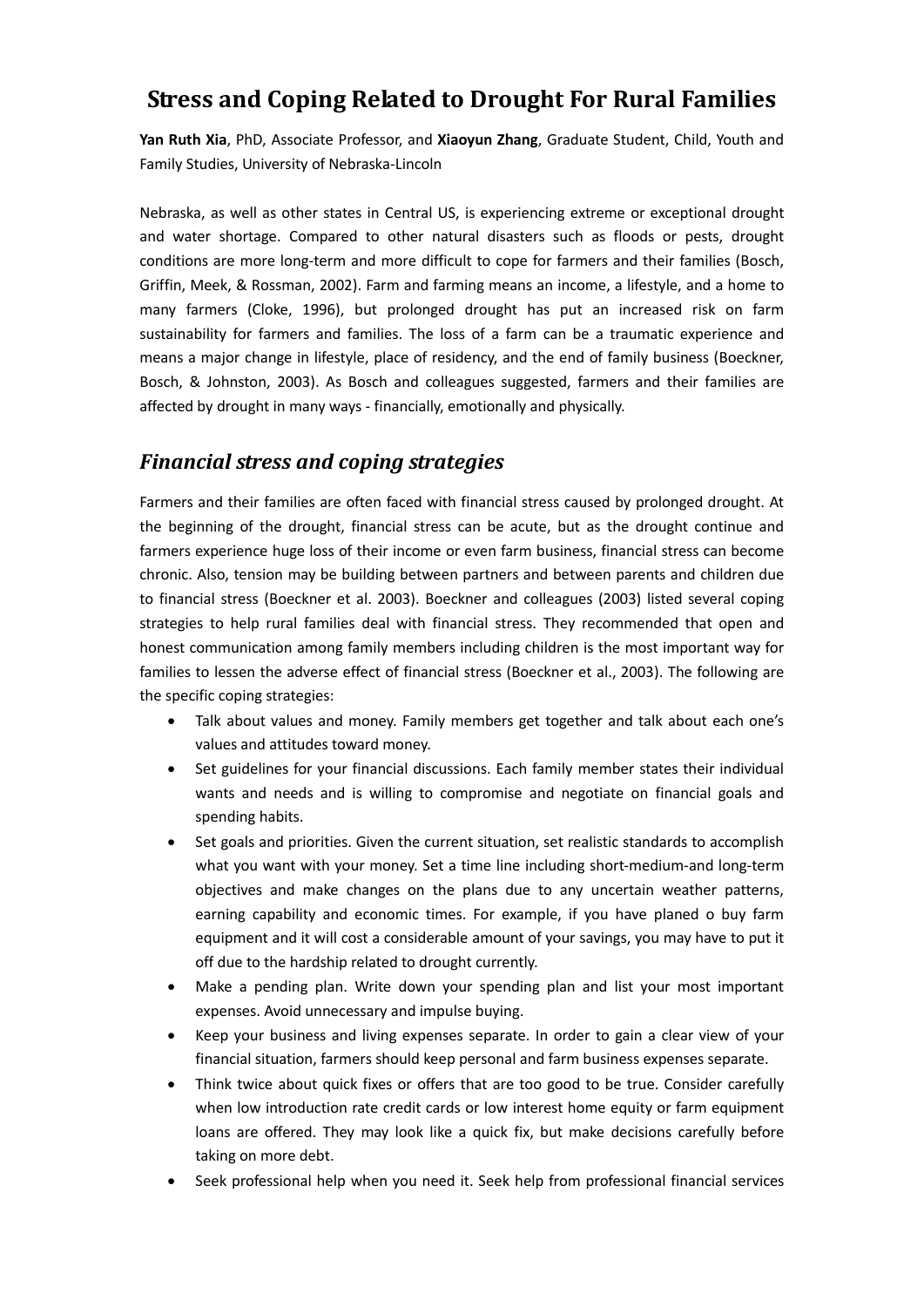and communicate with your lender and creditors to discuss solutions to help alleviate your financial problems.

- Parents in rural families can plan ahead for future generations, that is, encourage their children to leave the farm to gain new skills (Caldwell & Boyd, 2009). The new knowledge and skills may benefit farming in a long run.
- Farmers can increase ability to be diverse in farm practices, such as planting wheat, corn, hay, dairy cattle…… it may be better for the farmers who rely on one crop or farm animal. (Caldwell & Boyd, 2009).

# *Physical reactions and coping strategies*

When people encounter stress, the body will start a complex chemical reaction that prepares people to "fight off" the stress. Physical reactions will cause blood pressure to go up, heart to beat faster, digestive system to slow down, and blood to clot more quickly (Shutske, Schermann, & Rasmussen, University of Minnesota Extension). These responses to stress can be very damaging to physical health. Coping strategies may be to:

- Adopt a healthy life style that include
	- o Preparing balanced meals more at home (healthy and low cost)
	- o Getting enough sleep
	- o Drink enough fluid to keep you refreshed.
	- o Getting exercise and keeping your routine
- Spending time with family and friends
- Trying to discover new hobbies and new things you enjoy doing.
- Monitor any signs of health problems, and when you notice the signs, check with your doctors right away.

## *Psychological or emotional reactions and coping strategies*

A prolonged drought tends to bring major life changes and crisis for rural families. Prolonged uncertainty increases anxiety and stress within the household and the rural community. A series of normal emotions related to a drought, including feelings of being out of control and at the mercy of the weather and markets, fear of future lack of finances to continue providing the family and farming practices, strong emotions such as frustration, anger, helplessness and disappointment, regret for decisions made /not made, blaming others or yourself, social isolation, grief and despair associated with various losses such as farm land or herds of stock, sadness associated with livestock or crops suffer and/or die (CentreLink, 1997; Grant, et al., 2004; Lazarus, 1999). Ineffective and negative coping and stressful events have a reciprocal relationship. For example, negative coping may strain spouse and partner relationships, and generate more stressful events in children and family, and life. Depression of parents is highly associated with depression and maladjustments of their children and adolescents (Langrock, Compas, Keller, Merchant, & Copeland, 2002). Following are specific strategies to strengthen your family relationships and your own mental health.

• Prolonged drought often compels the farmer families to make agonizing decisions. It is better for the partners (especially women) both involved in mutual decision-making process and reaching a consensus. This strategy shows improved family functioning,